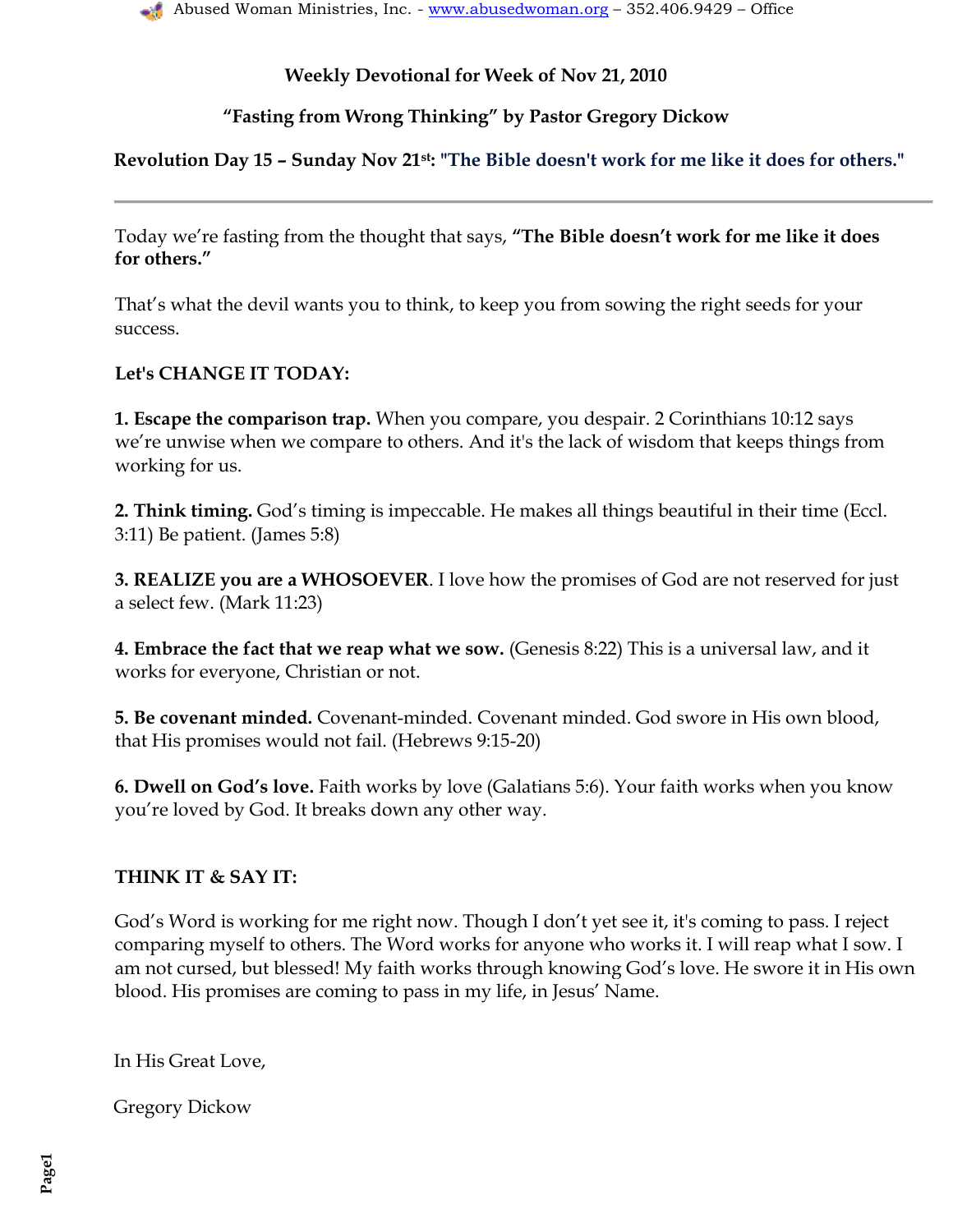### **―Fasting from Wrong Thinking‖ by Pastor Gregory Dickow**

### **Revolution Day 16 – Monday Nov 22nd: "I could if..."**

#### Today we're fasting from the thought that says, "I could if..."

We limit ourselves with the word "if". "What if", "if only", "if someone gave me a break", "if I had a better education", "if that wouldn"t have happened", "if I were a rich man" (Fiddler...).

Time to get rid of the 'ifs".

#### **Let's CHANGE IT TODAY:**

**1. Embrace a "Christ in me" mindset.** The anointing is in you to make all things possible. (Colossians 1:2)

**2. Eliminate "if" from your vocabulary.** Replace it with "when". Remember, your due season WILL come. Don't give up. (Galatians 6:9)

**3. Stop waiting for someone to give you a break.** You make your own breaks by living by faith. (Hebrews 11:33)

**4. You have everything you need NOW.** Believe it. 2 Peter 1:3-4 says "He has granted to you all things pertaining to life and godliness."

**5. Heaven backs you up!** Matthew 18:19 says whatever you bind, heaven binds. Whatever you loose, heaven looses. Permit possibility in your heart and mind, and heaven will make it so.

**6. Be ‗committed' minded.** Whatever you commit to Him, He fulfills. Commit to Him, and He will do it. (Psalm 37:5)

#### **THINK IT & SAY IT:**

I have the anointing in me, to do, without condition, all things through Christ. I am not waiting for the right conditions. I have everything I need right now because God has given me all things pertaining to life and godliness. Heaven is backing me up today, so there are no 'if's'. I allow possibility to permeate my soul, in Jesus" Name!

In His Great Love,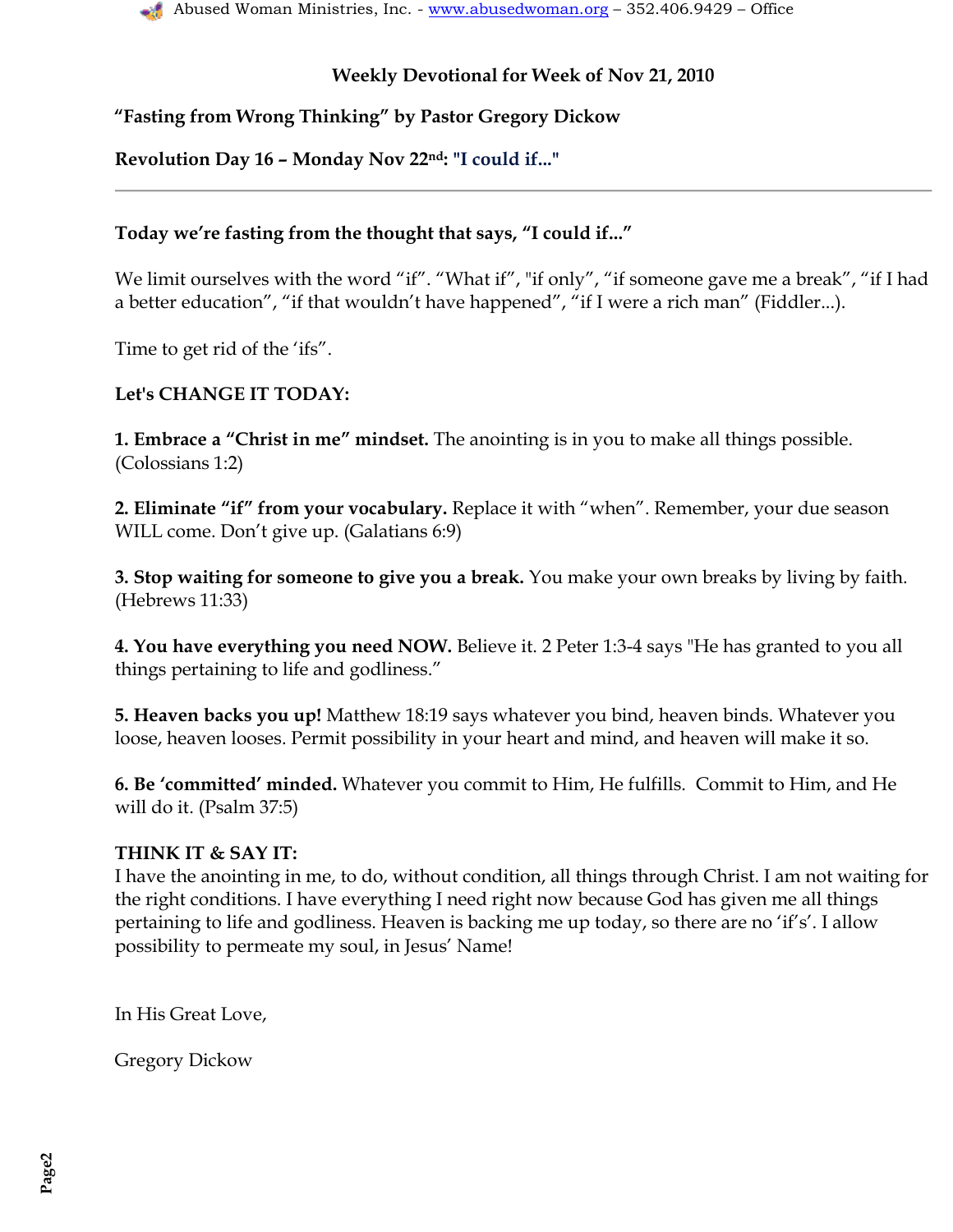# **―Fasting from Wrong Thinking‖ by Pastor Gregory Dickow**

**Revolution Day 17 – Tuesday Nov 23rd: "I feel trapped."**

### Today we're fasting from the thought that says, "I feel trapped."

Ever felt like that? Like there was nowhere to turn?

## **Let's CHANGE IT TODAY:**

**1. God ALWAYS provides a way of escape.** (1 Corinthians 10:13) When you feel trapped or closed in, God will make a way for you. You must believe it.

**2. Expect an open door.** (Rev. 3:11) He opens the door that no one can close.

**3. You have the wisdom of God.** Be confident of this. You will instinctively know what to do next. 1 Corinthians 1:11 says Jesus has been made unto you wisdom from God.

**4. Stop thinking about the finish line.** Keep walking by faith. Just take one step in the right direction. God will meet you there. John 5:8—just start. Get up.

**5. You have the peace of God in you.** When everything is closing in on you, declare "Peace, Be still."

**6. Embrace the thought:** "God will deliver whoever calls on His name". (Romans 10:12)

#### **THINK IT & SAY IT:**

God makes a way where there is no way. There is always a way out of feeling trapped. I have the wisdom of God, and I walk by faith, not by sight. I speak to my situation, "Peace, Be still". I expect God to open a door that no man can close. I call on the name of Jesus, and I am delivered!

In His Great Love,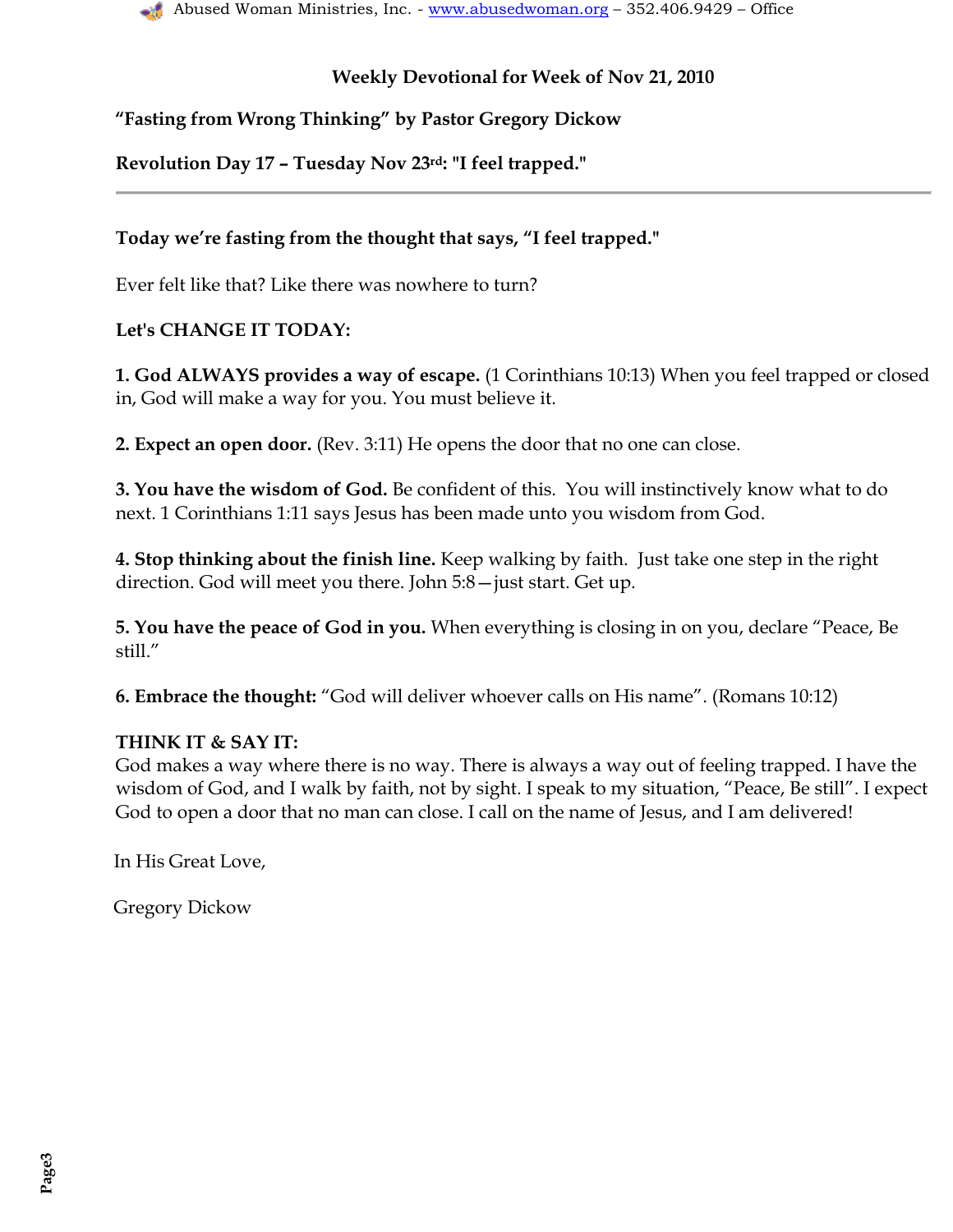## **―Fasting from Wrong Thinking‖ by Pastor Gregory Dickow**

**Revolution Day 18 – Wednesday Nov 24th: "I love God, but it just doesn't seem to matter. It doesn't get me anywhere!"**

Today we're fasting from the thought that says, "I love God, but it just doesn't seem to matter. It **doesn't get me anywhere!‖**

## **Let's CHANGE IT TODAY:**

**1. Your love for God is better than wine to the Lord.** It is pleasing to Him. (Song of Solomon 4:10) And if He is pleased, your faith works! (Hebrews 11:6, Galatians 5:6)

**2. You will receive a crown for loving Him.** (James 1:12)

**3. Believe that loving God produces miraculous results.** 1 Corinthians 2:9 days you"ll see things your eye has not yet seen!

**4. Remember the woman who poured her love on Jesus.** He said, it would be remembered wherever the gospel is preached. Her love changed her life and countless others, forever! (Luke 7:44-48, Mark 26:13)

**5. LOVE IS YOUR TURNAROUND SPECIALIST.** Believe with all your heart: YOUR LOVE for God causes miraculous turnarounds (Romans 8:28). Your love turns a curse into a blessing.

**6. Embrace: LOVE NEVER FAILS.** (1 Cor. 13:8) If it never fails, IT'S WORKING!

#### **THINK IT & SAY IT:**

I believe my love for God pleases Him and causes my faith to work. I expect crowns and victories today for loving God. Miraculous turnarounds are coming my way, because I love Him. And I cannot fail today because God"s love is working in me and through me to bring complete success, in Jesus' Name!

In His Great Love,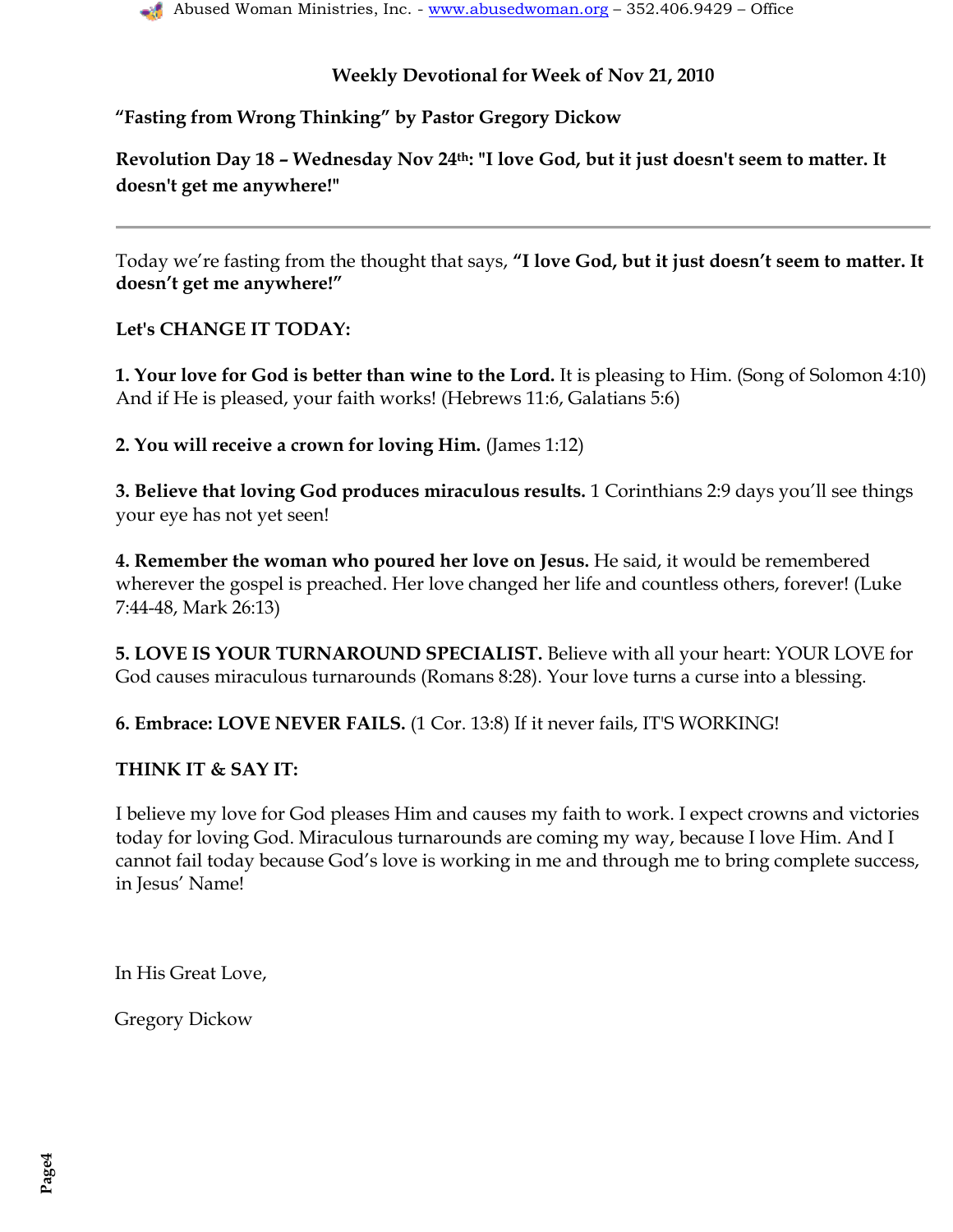## **―Fasting from Wrong Thinking‖ by Pastor Gregory Dickow**

### **Revolution Day 19 – Thursday Nov 25th: "After all I've done, this is all there is!"**

### **Today we're fasting from the thought that says, "After all I've done, this is all there is!"**

We've all had this thought. "After all I've done for that person, for God, for that company, that client, etc. And look at what I get (or don't get) in return..."

### **Let's CHANGE IT TODAY:**

**1. Re-shift your reason for what you do**. Make love the reason. And love is IN YOU. (Romans 5:5)

**2. View people through eyes of mercy.** Go easy on them for their shortcomings, as God goes easy on you. James 2:14 says mercy triumphs over judgment.

**3. Change your view of disappointment.** Replace the 'd' with an 'H'. Your disappointment toward someone can become His-appointment to something better. People disappoint. God never does. (Psalm 43:5-6)

**4. BELIEVE that the good you do, God will reward.** (Ephesians 6**:**8)

**5. Lower your horizontal expectations (of people) and RAISE your vertical expectations (of God).**

**6. God NEVER forgets the good you've done.** (Hebrews 6:10)

# **THINK IT & SAY IT:**

Love never fails and I will receive a harvest for the good I've done. Disappointment is going to turn into His-appointment in my life. I refuse to look to people to pay me back for what I"ve done. He never forgets and I look completely to Him for supernatural payback for good I"ve done, in Jesus" Name.

In His Great Love,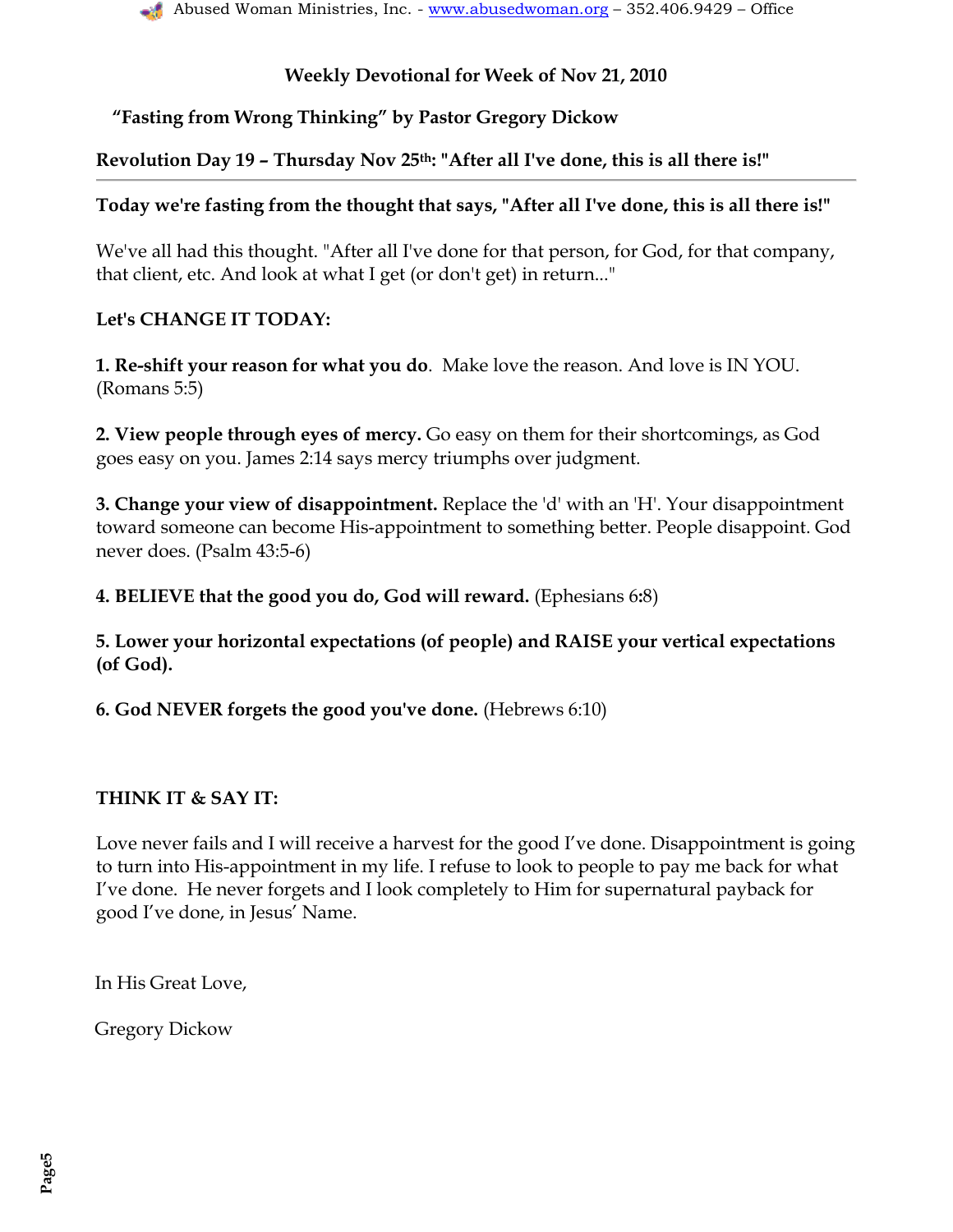## **―Fasting from Wrong Thinking‖ by Pastor Gregory Dickow**

## **Revolution Day 20 – Friday Nov 26th: "I just can't break this habit."**

Today we're fasting from the thought that says: **"I just can't break this habit (of anger, worry, addiction, etc.).**" Many people think they are stuck with things the way they are.

#### **Let's CHANGE IT TODAY:**

**1. Understand the nature of a habit**. It starts with a thought, then a decision, an action, then a habit. Deal with the thought. (Proverbs 23:7)

**2. Don't focus on trying to change the habit. Change** the thoughts that are feeding it. And the habit WILL CHANGE.

**3. Rid yourself of the mindset that you are under that habit's control. You're** above, not beneath! (Deut 28:13) You're in control.

**4. Believe God's promise to supply all your needs. (Philippian**s 4:19) God's supply flushes out your dependence and need for anything else.

**5. Embrace the power of attachment. Instead of tryi**ng to de-tach from the habit, attach to God's love, and promises. You will begin to see change.

**6. Commit to t**h**e process. (Romans 12:2)** It often takes 6 weeks to change a habit. We are now 3 weeks into our fast from wrong thinking. Stay with it every day. It's working.

#### **THINK IT & SAY IT:**

I am not bound to my past or former habits. I'm a new creature in Christ. The power of those habits has been broken. I feed myself thoughts of power. I am more than a conqueror and cannot be controlled by anything but the Word of God and the Holy Spirit, in Jesus' Name.

In His Great Love,